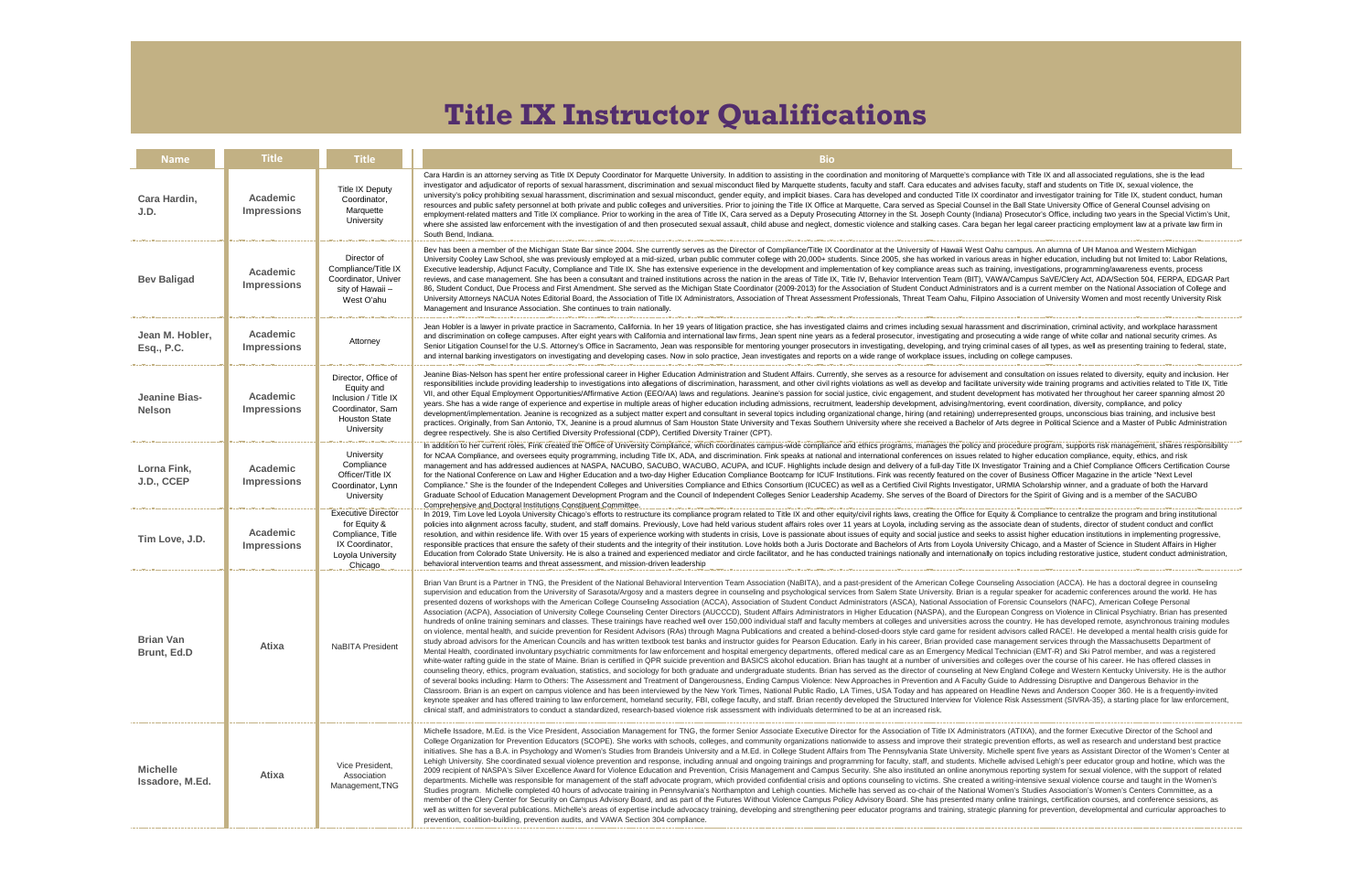| <b>Makenzie</b><br>Schiemann,<br>M.S. Ed Psych | <b>Atixa</b> | Associate<br>Consultant, TNG                                                                                                           | Makenzie Schiemann is the Vice President of Case Management Initiatives at TNG and the Exec<br>working in middle grades education, but has spent the last nine years in higher education overse<br>public university. She earned her B.S in Education from Ashland University, her M.S in Education<br>for Higher Education Administration. Makenzie spent three years as the Director for Student Out<br>of South Florida. In these roles, Makenzie developed comprehensive protocol manuals for both th<br>institutions in the development of their policies. Prior to working at the University of South Florida<br>management program and chaired the Intervention Team. She also developed and implement all<br>grade in the Kentucky K-12 public education system. In this role, Makenzie also served on the sc<br>trends, acts of physical aggression, and active shooter scenarios. Makenzie has presented at nu<br>she has presented various online trainings, conducted research on case management practices,<br>Behavioral Intervention Teams, and has previously served on the leadership board for the Higher<br>teams, case management, and victim advocacy, strategies for chairing behavioral intervention te                                                                                                                                                                                                                                                                                                                    |
|------------------------------------------------|--------------|----------------------------------------------------------------------------------------------------------------------------------------|---------------------------------------------------------------------------------------------------------------------------------------------------------------------------------------------------------------------------------------------------------------------------------------------------------------------------------------------------------------------------------------------------------------------------------------------------------------------------------------------------------------------------------------------------------------------------------------------------------------------------------------------------------------------------------------------------------------------------------------------------------------------------------------------------------------------------------------------------------------------------------------------------------------------------------------------------------------------------------------------------------------------------------------------------------------------------------------------------------------------------------------------------------------------------------------------------------------------------------------------------------------------------------------------------------------------------------------------------------------------------------------------------------------------------------------------------------------------------------------------------------------------------------------------------|
| Patricia M.<br>Hamill, Esq.                    | <b>Atixa</b> | Chair, Title IX, Due<br>Process & Campus<br>Discipline, Conrad<br>O'Brien, PC                                                          | Patricia Hamill has extensive years of experience successfully representing clients spanning a br<br>government investigations, and E-rate compliance. Her clients are in a wide range of industries, i<br>possesses the wisdom and keen intuition one would expect of a litigator with her decades of expe<br>empathy to each client; she never takes for granted the emotional impact that a high-stakes case<br>solutions. As Chair of the Title IX, Due Process and Campus Discipline practice, Patricia represe<br>colleges for alleged sexual misconduct following such proceedings. She has represented close to<br>also sought out by groups and institutions for her opinion on how to work within the framework of<br>Labor & Pensions (HELP) at the full committee hearing on "Reauthorizing HEA: Addressing Cam<br>statement, or watch Patricia's opening statement).                                                                                                                                                                                                                                                                                                                                                                                                                                                                                                                                                                                                                                                                 |
| Lorie<br>Dakessian,<br>Esq.                    | <b>Atixa</b> | Vie-Chair, TitleIX,<br>Due Process &<br>Campus Discipline,<br>Conrad O'Brien,<br><b>PC</b>                                             | Lorie represents clients in several practice areas, including complex commercial litigation, white o<br>Professional (CIPP/US), the global standard for privacy certification. Prior to joining Conrad O'Bri<br>addition to her state and federal trial court practice, Lorie has argued before each of the state ap                                                                                                                                                                                                                                                                                                                                                                                                                                                                                                                                                                                                                                                                                                                                                                                                                                                                                                                                                                                                                                                                                                                                                                                                                              |
| W. Scott Lewis,<br>J.D.                        | <b>Atixa</b> | Partner, TNG &<br><b>ATIXA Advisory</b><br>Board                                                                                       | W. Scott Lewis, J.D. is a Partner with TNG, LLC. He is a co-founder and advisory board member<br>member and president of ASCA. He has worked with the Department of Justice's Office of Violer<br>a consultant to the Office of the Vice President and the White House Task Force on issues of Se<br>Center for SafeSport, both of which he consults with and trains. He also consults with and trains i<br>including working with the NCAA and NJCAA. He works regularly with clients in the areas of hara<br>thousands of administrators and law enforcement officers to properly investigate matters of sexu<br>and in threat assessment and harm prevention. He consults regularly on these issues as well, inc<br>supervisors – on how to properly respond to victims of trauma. He is one of the most in-demand<br>nationally recognized for his work in the areas of: Student/Staff Conduct; Behavioral Intervention/<br>risk management in education. He is noted as well for his work in the area of classroom manage<br>BIT. He has trained thousands of faculty and staff members on how to prevent, address, and pro<br>presents regularly at schools and campuses internationally, assisting colleges and universities wi<br>of areas including legal issues in higher education, campus safety and student development, can<br>student/staff/faculty misconduct. He has also investigated thousands of allegations of misconduc<br>received his law degree and mediation training from the University of Houston. He lives in Denve |
| Daniel C.<br>Swinton, J.D.,<br>Ed.D.           | <b>Atixa</b> | Partner, TNG &<br><b>ATIXA Vice</b><br>President                                                                                       | Daniel Swinton is the President of TNG, LLC. Daniel consults frequently with colleges, universitie<br>bystander intervention, student conduct policies and procedures, hearing board training, mediation<br>other complex student conduct matters as well as employment concerns, retaliation and harassm<br>number of peer-reviewed articles and book chapters on topics ranging from student conduct to ci<br>he served as Assistant Dean and Director of Student Conduct and Academic Integrity at Vanderb<br>(National Behavioral Intervention Team Association). He has also served on the Board for the As<br>Brigham Young University, his law degree (J.D.) from the J. Reuben Clark Law School at BYU ar<br>State Bar. He has also been interviewed and/or featured by The Chronicle of Higher Education, 1                                                                                                                                                                                                                                                                                                                                                                                                                                                                                                                                                                                                                                                                                                                              |
| <b>Belinda</b><br>Guthrie, M.A.                | <b>Atixa</b> | EEO & Title IX<br>Coordinator, Santa<br>Clara University &<br>Affiliated<br>Consultant, TNG &<br><b>ATIXA Advisory</b><br><b>Board</b> | Belinda M. Guthrie has twenty years of progressive leadership experience in higher education de<br>bias incidents/hate crimes involving students, faculty and staff, ADA/Section 504 compliance, uni<br>first full-time EEO and Title IX Coordinator. In addition to her work as a consultant and speaker, I<br>editorial board for the Journal of Campus Title IX Compliance and Best Practices (Campus IX). P<br>director for the Office of Equal Opportunity and Affirmative Action. Early in her career, she director<br>with disabilities and held a similar position at Smith College. Belinda also has extensive experient<br>native of Wyoming, Belinda received her B.S. in psychology and administration of justice from th                                                                                                                                                                                                                                                                                                                                                                                                                                                                                                                                                                                                                                                                                                                                                                                                             |
| Saundra K.<br>Schuster, J.D.                   | <b>Atixa</b> | Partner, TNG &<br><b>ATIXA Advisory</b><br><b>Board</b>                                                                                | Saunie Schuster is a Partner with TNG, a national risk management legal consulting firm. Ms. So<br>misconduct and violence, ADA and disability issues. Ms. Schuster has extensive experience and<br>intervention and threat assessment; student discipline and campus conduct; intellectual property<br>faculty handbooks and employee manuals, and training for state and federal compliance. She ha<br>Force on Sexual Assault and the Futures Without Violence organization. She also provides litiga<br>support and rape crisis counseling and served on the Board of Directors of Planned Parenthood<br>Sinclair Community College; as Senior Assistant Attorney General for the State of Ohio, represer<br>education, Ms. Schuster has over twenty-five years experience in college administration and tead<br>University and as Assistant Dean at Western College. She also served as a faculty member at T<br>including co-author of The First Amendment: A Guide for College Administrators, and contributir<br>Campuses, and many published articles and whitepapers. Ms. Schuster is a founding member a<br>member of the Association of Title IX Administrators (www.atixa.org). She is a Past-President are<br>Association of College and University Attorneys (NACUA). She is currently a member of the Boar<br>administration from Miami University, and completed her coursework for her Ph.D. in Organizatio<br>University. Ms. Schuster is admitted to practice law in the State of Ohio, U.S. District Court for the           |

cutive Director for the National Behavioral Intervention Team Association (NaBITA). Makenzie started her professional career as a teacher eeing the behavioral intervention team, case management program, and victim advocacy department at both a small private college and a large nal Psychology, Community Counseling from Southern Illinois University, and is currently enrolled in the University of South Florida Ph.D. program reach and Support, the Director for the Center for Victim Advocacy, and the Chair of the Students of Concern Assistance Team at the University he case management program and the victim advocacy department which aligned with best practice standards and served as a model for other , Makenzie served for six years as the Director of Outreach Services and Health Promotion at Eckerd College where she oversaw the case I health promotion initiatives including a comprehensive violence prevention campaign. Prior to working in higher education, Makenzie taught 8th chool's Crisis Response Committee, developing strategies for preventing and responding to crisis incidents including school-wide behavioral imerous national conferences including NASPA, the Higher Education Case Manager's Association (HECMA), NaBITA, and ASCA. Additionally, and written publications on case management work. She currently serves on the advisory board for NaBITA, is an editor for the Journal for Education Case Managers Association (HECMA). Her areas of expertise include policy and program development for behavioral intervention eams, research and assessment, and strategic planning for comprehensive educational and awareness programming.

readth of matters, including complex commercial litigation, Title IX litigation, receiverships, insurance, securities, consumer class actions, including technology, insurance, and securities. Patricia is uniquely adept at transforming worst-case scenarios into successful resolutions. She erience, but she also manages to bring a fresh burst of energy and determination to each new case. She offers responsive service and genuine e can have on her clients. Patricia brings a collaborative approach to handling her clients' issues, and she tenaciously pursues creative, strategic ents college students and professors nationwide who are subjected to campus disciplinary proceedings or who have been disciplined by their 200 students and professors nationwide in disciplinary matters or related litigation involving more than 70 colleges and universities. Patricia is f the changing federal laws and guidance. Given her expertise, she was invited to testify before the US Senate Committee on Health, Education, ipus Sexual Assault and Ensuring Student Safety and Rights" in Washington DC (April 2019) (read the press release, read Patricia's opening

collar and internal investigations, student and educator misconduct cases, and data privacy matters. She is a Certified Information Privacy ien, Lorie served for six years in the Philadelphia District Attorney's Office, managing all aspects of large and complex appellate cases. In pellate courts in Pennsylvania.

r of ATIXA, the Association for Title IX Administrators and NaBITA, the National Behavioral Intervention Team Association, and was a board nce Against Women and the Department of Education's Offices of Civil Rights as a trainer and consultant, training staff and investigators. He was exual Misconduct, as well as a core member of the United States Olympic Committee's Task Force that proposed and created the United States numerous sports organizations and governing bodies at all levels from High Schools to Olympic Level athletes, trainers, coaches, and staff, assment, discrimination, disability, and retaliation, as well as prevention and response to dangerous and disruptive behaviors. He has trained ral harassment and other types of civil rights harassment and discrimination, as well as presented prevention education workshops in these areas cluding assisting with oversight of these investigations. He gave a TED Talk® related to this subject for lay people – including employees and speakers and consultants in the country, serving as a frequent keynote and plenary speaker at national and international conferences. He is /Threat Assessment Teams for all ages of students in crisis and distress; Titles II, III, IV, VI, VII, IX, ADA, and other civil rights laws; and general ment and dealing with dangerous and disruptive students (and parents) and co-authored a book on classroom management and The Book on operly report these incidents. He also trains law enforcement officers on how to investigate sensitive matters such as abuse and assault. He ith legal, judicial, and risk management issues, as well as policy development and implementation. He serves as an author and editor in a number mpus conduct board training, and other education issues. He also assists clients with, oversees and conducts investigations and hearings for . He completed his undergraduate work in Psychology and his graduate work in Higher Education Administration at Texas A&M University and er, Colorado with his family. He is not currently barred in any jurisdiction.

es and K-12 on issues of Title IX, the Violence Against Women Act and sexual violence, alcohol and other drugs, behavioral intervention, on and legal issues in education. Daniel often serves institutions as an external investigation support provider for issues of sexual misconduct and nent. He also serves as an expert witness in cases of sexual assault, Title IX, negligence, academic integrity and civil rights. He has authored a ivil rights investigations. Daniel is also a frequent presenter and invited speaker at national and regional conferences. Prior to his work with TNG, bilt University. Daniel serves as Vice President of ATIXA (The Association for Title IX Administrators) and on the Advisory Board of NaBITA ssociation for Student Conduct Administration (ASCA), having served as its President in 2011-2012. Daniel received his Bachelor's degree from nd a doctorate (Ed.D.) in higher education leadership and policy from Vanderbilt University's Peabody College. He is a member of the Tennessee The New York Times, USA Today, Inside Higher Ed, Student Affairs Today, and the Washington Post, as well as other publications and sources.

eveloping campus wide programs for the prevention, investigation, and response to issues of discrimination, harassment, sexual misconduct, and iversity governance and policy development, and responding to students at risk. Belinda joined Santa Clara University in 2014 as the University's Belinda is an affiliated consultant with TNG, LLC, and serves on the Association of Title IX Administrators (ATIXA) Advisory Board and on the Prior to joining Santa Clara, Belinda served as Associate Dean of the College at Vassar College from 2003 to 2012 as the college's founding ed Vassar's Office of Accessibility and Educational Opportunity to ensure the effective accommodation and support of students and employees ice consulting with nonprofit organizations to support their strategic growth and leadership development and help scale mission-driven impact. A ne University of Wyoming, and holds a M.A. in education from New York University.

chuster is a recognized expert in preventive and civil rights law for education, notably in the fields of harassment, discrimination and sexual d expertise in, and routinely advises clients on, the First Amendment and campus access issues; risk management and liability; behavior and employment issues. Ms. Schuster provides assistance nationally to both public and private educational entities in policy development, as provided extensive consultation to and training for the U.S. Justice Department, Office of Violence Against Women, the White House Task ation consultation, expert witness support, and conducts civil rights-based investigation for educational institutions. She provided contraceptive of Butler County. Prior to joining TNG in 2009, Ms. Schuster's higher education legal experience included serving as the General Counsel for nting public colleges and universities; and as the Associate General Counsel for the University of Toledo. In addition to her legal work in higher ching, including serving as the Associate Dean of Students at The Ohio State University, Director of the Office of Learning Assistance at Miami The Ohio State University, Miami University, and Columbus State Community College. Ms. Schuster is an author and editor of many publications, ng author to Campus Conduct Practice and The Book on BIT: Forming and Operating Effective Behavioral Intervention Teams of College and former President of the Association for Student Conduct Administration (ASCA, formerly ASJA), and a co-founder and advisory board nd current Board Member of NABITA (the National Behavioral Intervention Team Association). She was a longtime member of the National rd of Trustees for the Columbus College of Art and Design. Ms. Schuster holds Master's degrees in counseling and higher education onal Development at The Ohio State University. She was awarded her juris doctorate degree from the Moritz College of Law, The Ohio State he Southern District of Ohio, and the U.S. Court of Appeals for the Sixth Circuit.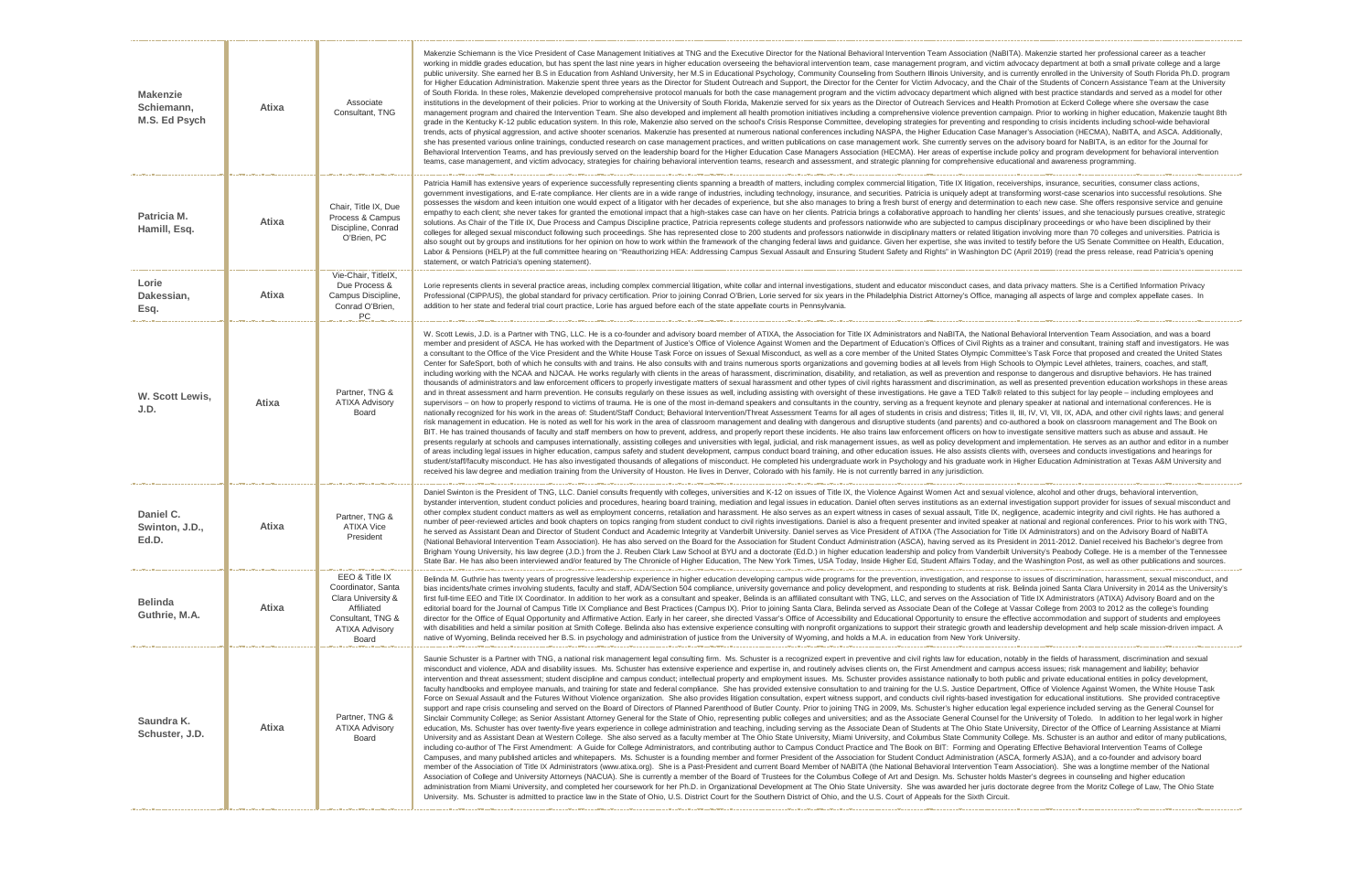| <b>Sharon Perry-</b><br>Fantini, Ph.D. | <b>Atixa</b> | <b>ATIXA Advisory</b><br><b>Board</b>                                                                             | Professor Perry-Fantini earned a Ph.D. in Organizational Management from Capella University. She also holds<br>Resource Management and Organizational Management. The British Standards Institution granted her certifica<br>Management from the University of Toledo and the Society of Human Resource Management. She teaches co<br>the community college level. Before joining the ranks of a full-time faculty member, she served as the Executive<br>completion programs in business administration and criminal justice increased by 49% in two years. Additionall<br>trainer, benefits coordinator, lead auditor, radio script writer, and voice talent. She is a member of the Terra Sta<br>member of the Ohio Transfer Council. She has also served on Tiffin University's Strategic Planning Committee.<br>development centered on the concept of identity by Erik Erikson, structural diversity, organizational transformat<br>learners the opportunity to think about complex challenges or issues from different perspectives.                                                                                                                                                                                                                                           |
|----------------------------------------|--------------|-------------------------------------------------------------------------------------------------------------------|---------------------------------------------------------------------------------------------------------------------------------------------------------------------------------------------------------------------------------------------------------------------------------------------------------------------------------------------------------------------------------------------------------------------------------------------------------------------------------------------------------------------------------------------------------------------------------------------------------------------------------------------------------------------------------------------------------------------------------------------------------------------------------------------------------------------------------------------------------------------------------------------------------------------------------------------------------------------------------------------------------------------------------------------------------------------------------------------------------------------------------------------------------------------------------------------------------------------------------------------------------------------------------------|
| <b>Jill Thomas</b>                     | <b>Atixa</b> | Educator/<br>Consultant                                                                                           | Jill Thomas is currently a national educator and consultant specifically for Title IX in Higher Education. She was<br>investigations and three-person panel hearings. Jill came to Stanford in 2018 after a career as an Assistant Uni<br>sex tourism, and online exploitation. Before gaining her expertise in child exploitation, she prosecuted terrorism<br>Department of Justice, Jill served in the U.S. Air Force as a JAG for nearly 10 years doing tours both as a prose<br>judge. Over the course of her career as a trial attorney, Jill has taught and mentored hundreds of lawyers on tria                                                                                                                                                                                                                                                                                                                                                                                                                                                                                                                                                                                                                                                                               |
| <b>Brett A.</b><br>Sokolow, J.D.       | <b>Atixa</b> | Partner, TNG &<br><b>ATIXA President</b>                                                                          | Brett Sokolow is the Chair of TNG (TNG, LLC), a national multidisciplinary risk management consulting and law<br>consultants who are at the forefront of the field in their areas of expertise. Sokolow founded TNG, then known a<br>systems-level solutions for safer schools and campuses, and is widely considered to be one of the foremost Tit<br>school liability. In addition to his role with TNG, Sokolow served as Executive Director of ATIXA from 2012-2017<br>association for Title IX compliance, with over 3,600 active school and college members. In his role as an attorne<br>counsel to more than 250 campuses since the firm was founded in 2000. In addition to its legal representation v<br>chaired TNG's west coast practice group, in Los Angeles, CA. TNG's headquarters is based in Berwyn, Pennsy<br>OH. In 2009, Sokolow founded NaBITA, The National Behavioral Intervention Team Association (www.nabita.or<br>resources. He served as Executive Director until 2015, and now serves as Founder and Board Chair of the NaE<br>Street Journal, ABC News, The Chronicle of Higher Education, USA Today, The Boston Globe, and many other<br>New Jersey bars. He holds a Bachelor of Arts degree in East Asian Studies from the College of William and Ma |
| <b>Mandy</b><br>Hambleton,<br>M.S.     | <b>Atixa</b> | Title IX Director,<br><b>Florida State</b><br>University                                                          | Hambleton received a bachelor of arts in English from Winthrop University and earned her master's degree in h<br>conduct. She most recently served as assistant vice president for Student Advocacy, Intervention, and Account<br>coordinator at the University of Nevada, Las Vegas and then as the assistant director of student conduct and co                                                                                                                                                                                                                                                                                                                                                                                                                                                                                                                                                                                                                                                                                                                                                                                                                                                                                                                                     |
| Jeana Horton,<br>J.D.                  | <b>Atixa</b> | <b>Title IX Coordinator</b><br>& Institutional<br>Compliance<br>Officer, Lincoln<br>Memorial<br><b>University</b> | Jeana Horton has served as the Title IX coordinator and institutional compliance officer at Lincoln Memorial Un<br>also overseeing the University's compliance with state and federal civil rights laws. Horton earned her bachelor'<br>school and her eventual employment at LMU, Horton worked as a paraprofessional at an international law firm.                                                                                                                                                                                                                                                                                                                                                                                                                                                                                                                                                                                                                                                                                                                                                                                                                                                                                                                                  |
| Joe Vincent,<br>M.L.S.                 | <b>Atixa</b> | Associate<br>Consultant, TNG                                                                                      | Joe Vincent is a Senior Associate Consultant with TNG. He works with colleges and universities to ensure comp<br>Coordinators, and administrators with civil rights compliance responsibilities. Joe advises on internal miscondu<br>General Counsel, and President's offices. Joe frequently contributes to model policies, position statements, dra<br>director specializing in policy development, employment compliance training, grievance resolution processes, a<br>medical schools, two dental schools, and several traditional and online healthcare professions programs. Origin<br>from West Virginia University and his Bachelor of Science in Political Science from Truman State University. Jo<br>developed material covering the pitfalls of power-imbalanced relationships that is currently used to train healthc                                                                                                                                                                                                                                                                                                                                                                                                                                                   |
| <b>Michael Henry,</b><br>J.D.          | <b>Atixa</b> | Attorney                                                                                                          | Mr. Henry is the Director of Investigations & Outcomes at the U.S. Center for SafeSport, the national, independ<br>abuse that occur within Olympic sports. Mr. Henry oversees the investigations division and provides training for<br>NCHERM Group's Lead Investigator, performing external investigations for K-12 and higher education clients a<br>and Deputy Title IX Coordinator at Texas Tech University. Mr. Henry has extensive experience investigating an<br>of hazing and other forms of organizational misconduct. Mr. Henry has authored and revised various university<br>institutional and system-wide operating policies related to discrimination, harassment, and Title IX. Mr. Henry harastical<br>investigations, and has provided education and prevention programming for faculty, staff, and students. Mr. He<br>and served as a Faculty Fellow at the Gehring Academy. Mr. Henry has a degree in Philosophy from Texas Teo                                                                                                                                                                                                                                                                                                                                   |
| Anna<br>Oppenheim,<br>J.D.             | <b>Atixa</b> | <b>Supervising Lead</b><br>Attorney, TNG &<br><b>ATIXA Advisory</b><br><b>Board</b>                               | Anna worked as an Attorney Investigator with the Office of the Inspector General for the City of Philadelphia. Sh<br>investigative strategies and wrote policy recommendations and investigative reports. Oppenheim conducted int<br>federal agencies on civil and criminal investigations. In addition, she presented trainings to employees on issue<br>Oppenheim was an Associate Attorney at Console Law Offices in Philadelphia, where she represented plaintiffs<br>specialized in advising current employees on issues involving sexual harassment and worked directly with clien<br>School of Law and her undergraduate degree in History from Dartmouth College. She holds bar admissions in F                                                                                                                                                                                                                                                                                                                                                                                                                                                                                                                                                                               |
| <b>Rick Olshak</b>                     | <b>Atixa</b> | Affiliated<br>Consultant, TNG &<br><b>ATIXA Advisory</b><br><b>Board</b>                                          | Rick Olshak is Director, Title IX Compliance for the Texas A&M University System based in College Station, Te<br>Association for Student Conduct Administration (ASCA). Rick is the author of Mastering Mediation: Training Me<br>assessment, conduct board training, conflict resolution and mediation training to colleges and universities acros<br>communication from The College of Saint Rose (NY) and a master's degree in college student personnel from \<br>State University, with his dissertation focusing on campus conflict resolution.                                                                                                                                                                                                                                                                                                                                                                                                                                                                                                                                                                                                                                                                                                                                 |
| <b>Tom Johnson</b>                     | <b>Atixa</b> | <b>Title IX Compliance</b><br>Officer, Rider<br>University                                                        | Rider University Title IX Compliance Officer: Oversee Title IX compliance for the University; Manage investigati<br>staff and faculty; Help ensure compliance with VAWA, ADA, Clery Act, and other federal discrimination laws. Pr<br>Resource Center: Coordinate and conduct presentations on AOD, sexual assault/sexual violence/interpersonal<br>organizations; Responsible for the development, implementation, oversight, and evaluation of an overall plan fo<br>Student Conduct and Community Standards: Investigate alleged violations of the Student Conduct Code; Serve<br>sanction follow-up to ensure students are compliant with any outstanding sanctions; Meet with accused student<br>investigations, process review meetings, hearings, and appeal processes; Answer code of conduct related que<br>resolution to members of the university community; Coordinate programming efforts with campus partners on to<br>Education Resource Team; Partner with faculty member to develop new educational opportunities through the (                                                                                                                                                                                                                                      |
|                                        |              |                                                                                                                   |                                                                                                                                                                                                                                                                                                                                                                                                                                                                                                                                                                                                                                                                                                                                                                                                                                                                                                                                                                                                                                                                                                                                                                                                                                                                                       |

She also holds a Masters of Business Administration Degree from Tiffin University and a Bachelor of Business Administration Degree in Human ed her certification as a Quality Lead Auditor for ISO 9000 in 2001. In 2000, she completed certification in Professional Human Resource the teaches courses in human resources, organizational behavior, and organizational communications. Additionally, she teaches labor relations at s the Executive Director of Degree Completion Admissions. During her tenure, the number of students enrolled in the bachelor's degree ars. Additionally, geographic expansion and online delivery increased. She served several organizations in positions such as, human resources, of the Terra State Community College Advisory Board. Previously, she was an executive board member of the Lorain County Urban League and a ing Committee, Portal Committee, Website Redesign Committee, and Information Technology Committee. Her research interests include social nal transformation, classroom diversity, democracy outcomes, and adult learning theory. Her mission which fully fosters reflective thinking allows

ation. She was formerly the Title IX Coordinator and Director of Equity Investigations at Stanford University. In that role, she oversaw the n Assistant United States Attorney (AUSA) where she prosecuted child exploitation cases, including cases involving sex trafficking, sextortion, cuted terrorism cases, gangs, and cartels. Jill was a federal prosecutor with the Department of Justice for over 11.5 years. Before joining the both as a prosecutor and a defense attorney. She remains active in the US Air Force Reserves JAG Corps having served four years as a military f lawyers on trial advocacy skills and trained many law enforcement agents on investigations.

sulting and law firm with more than 3,000 education-sector clients, 35 executive and support employees, and a roster of 25 attorneys and 3, then known as The National Center for Higher Education Risk Management, in 2000. Sokolow is recognized for his national leadership on e foremost Title IX experts in the nation. He has served as an expert witness in more than 50 significant lawsuits affecting college, university, and from 2012-2017 and now serves as President of ATIXA, the Association of Title IX Administrators (www.atixa.org), the leading industry le as an attorney with TNG, Sokolow serves with his partners as outside counsel/advisor to 70 colleges and universities, and has served as epresentation work, TNG provides consulting services to an additional 400+ campuses and schools each year. Since June of 2017, Sokolow has Berwyn, Pennsylvania, outside of Philadelphia, and the firm maintains additional satellite offices in Manchester, NH, Denver, CO, and Columbus, (www.nabita.org), an organization of 1,200 members dedicated to school and campus violence prevention, intervention, and mental health hair of the NaBITA Advisory Board. Sokolow has been interviewed on CNN, and has been featured in Newsweek, TIME Magazine, The Wall and many other media outlets. Sokolow is a risk management consultant, author, editor, and education attorney admitted to the Pennsylvania and William and Mary (1993), and a Juris Doctorate from the Villanova University School of Law (1997).

er's degree in higher education from FSU in 2008. Hambleton has extensive experience in higher education, including Title IX and student n, and Accountability at Wichita State University. Before her tenure at Wichita State University, Hambleton served as the student conduct conduct and conflict resolution at the University of Florida.

n Memorial University since September 2016. In her role, Horton's office handles all complaints of discrimination and/or harassment at LMU while d her bachelor's degree from James Madison University in 2009 and a J.D. from LMU's Duncan School of Law in 2016. Prior to attending law

to ensure compliant and well-developed sexual misconduct policies and procedures and serves as an external trainer for investigators, Title IX ernal misconduct investigations and has served as an external support provider for nondiscrimination matters to human resources, student affairs, statements, draft legislation, and best practices guidance. Prior to joining TNG, Joe worked as a Title IX Coordinator and human resources n processes, and advising on supervisory leadership for A.T. Still University of Health Sciences, a graduate and professional university with two ograms. Originally from St. Louis, MO, Joe has experience in government, politics, and communications. He received his Master of Legal Studies e University. Joe has advised, written, and presented on civil rights investigations for the higher education human resources industry. He to train healthcare college faculty at several U.S. medical schools.

ional, independent organization authorized under federal law to investigate and resolve all reported incidents of physical, emotional, and sexual ides training for each of the fifty National Governing Bodies under the Olympic umbrella. Prior to joining the Center, Mr. Henry served as The cation clients across the country. Prior to joining The NCHERM Group, Mr. Henry served as Director of the Office for Student Rights & Resolution nvestigating and adjudicating cases of discrimination, gender-based violence and harassment, sexual misconduct and abuse, as well as incidents ious university and organizational conduct policies and procedures, trained hearing panels and disciplinary committees, and developed X. Mr. Henry has worked extensively with law enforcement, developing MOUs and joint interview protocols for Title IX and other misconduct udents. Mr. Henry has trained Title IX coordinators and investigators as an ATIXA faculty member, presented at the ASCA National Conference, from Texas Tech University and is a graduate of the Texas Tech University School of Law

Philadelphia. She was a principal investigator of claims of employee misconduct, discrimination, and compliance issues. She formulated i conducted interviews of targets, informants, and witnesses, audited personnel and financial records, and collaborated with municipal, state, and oyees on issues such as contract compliance, policy changes, and ethical regulations. Prior to working at the Office of Inspector General, sented plaintiffs pursuing employment discrimination and contract claims in state and federal agency proceedings, mediations, and litigation. She rectly with clients from intake interviews through resolution of their claims. Anna received her law degree from the Temple University Beasley admissions in Pennsylvania and New Jersey.

ege Station, Texas. He has worked in student conduct and conflict resolution programs for over twenty-one years and is a Past President of the on: Training Mediators in a College and University Setting, and he has provided professional consulting services on program assessment, needs iiversities across the nation, as well as to community organizations and professional associations. Rick holds a bachelor's degree in public ersonnel from Western Illinois University. He is currently completing his doctoral degree in educational administration and foundations at Illinois

age investigations; Serve as investigator for employee related matters; Connect students to campus and external resources; Provide training to ination laws. Prior roles at Temple University include: Adjunct Instructor for undergraduate Mediation course; Assistant Director for the Wellness e/interpersonal violence, and other relevant topics for residence halls, academic classes, new student orientation, and registered student overall plan for the prevention of harm related to alcohol and other drug (AOD) use and sexual violence; Program Coordinator for the Office of ict Code; Serve as an administrative hearing officer; Serve as Student Conduct Administrator in student conduct board hearings; Conduct ccused students, complainants, and witnesses prior to student conduct hearings; Work with students through the entire conduct process including uct related questions from students, faculty, staff, parents, and outside council; Present on topics related to the code of conduct and conflict s partners on topics such as conflict resolution and sexual assault prevention; Supervise ten undergraduate peer educators for the Conflict es through the Conflict Education Resource Team.